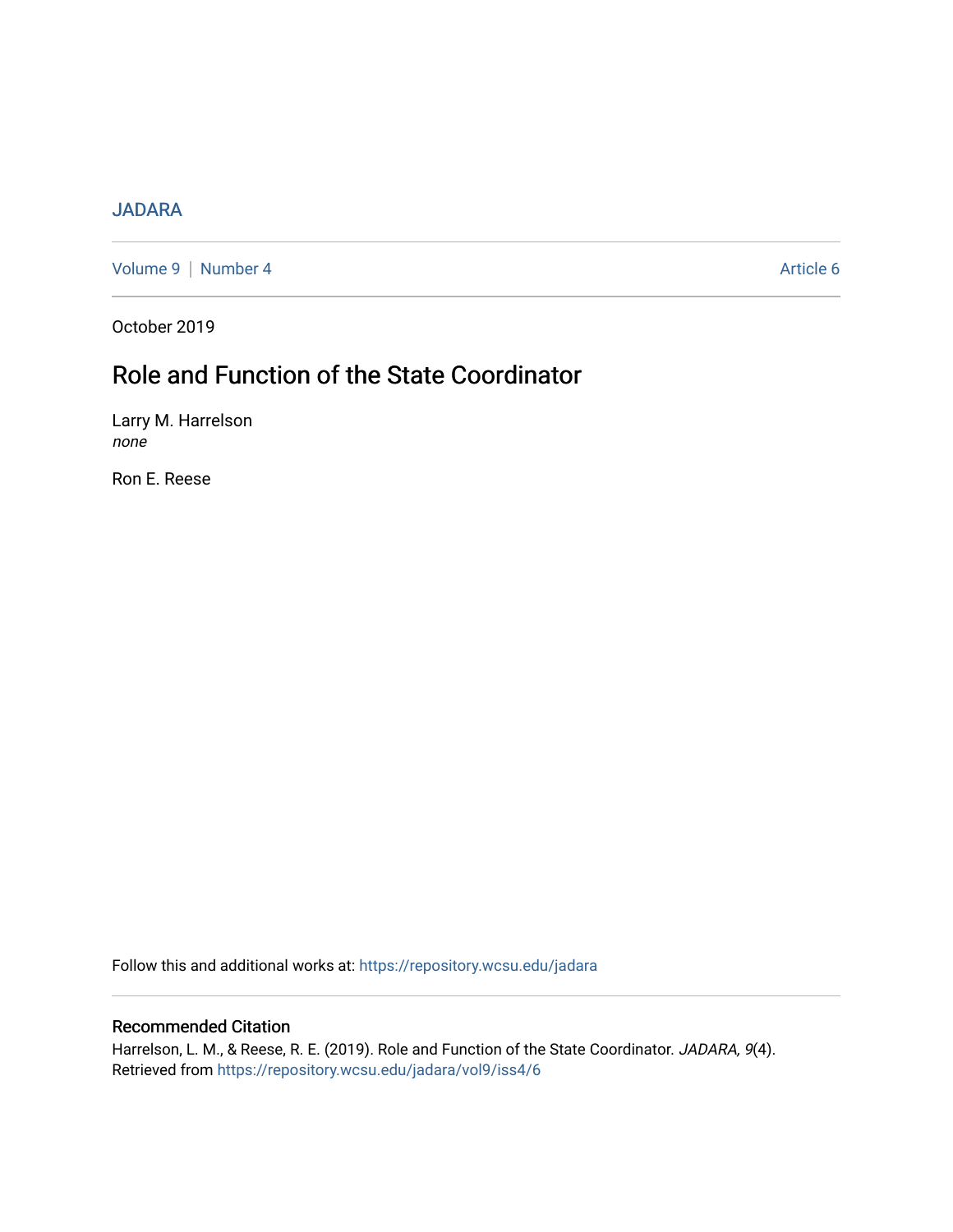I

# ROLE AND FUNCTION OF THE STATE COORDINATOR

# Leader: Larry M. Harrelson

# Recorder: Ron E. Reese

ە

 $\ddot{\phantom{0}}$ 

# Charge: To define the role and function of the State Coordinator of Services to Deaf Persons (SCD).

#### ADMINISTRATIVE FUNCTION

The SCD, as the coordinator for services to deaf persons, is directly respon sible to his State agency administrators. He must, therefore, maintain contin uing, regular reporting procedures on all matters relating to the agency pro grams for deaf persons; recommend policy and procedures; and recommend budget for implementation of accepted recommendations for special program emphasis and more effective service delivery for deaf clients. It is crucial to the success of the program that the SCD develop and maintain positive relationships with his agency administrators and that he develop and maintain similar rela tionships with other community agency personnel on as broad a basis as possi ble. In addition to such relationships within his state the SCD should maintain communications at national and regional levels through appropriate govern mental and organization relationships.

While it may be possible to designate the SCD as a position with line au thority, it may not be the most desirable administrative role. In general, the consensus was that the SCD should be designated as a staff position and that this would allow the SCD to function, most appropriately, as a coordinator primarily. As a coordinator, the SCD could be more effective in coordinating planning and development of the State agency program for services to deaf persons. Even with line authority, on the other hand, daily or regular supervis ion to rehabilitation counselors for deaf clients (RCDs) would not be feasible and would very likely serve to diminish the effectiveness of the SCD as a coor dinator.

Although the role of the SCD is seen as primarily staff, he should also ac cept responsibility for interaction with field administrators and supervisors in order to assist in providing technical assistance, especially with regard to rela tionships with other (local) agencies which may provide services to deaf persons.

1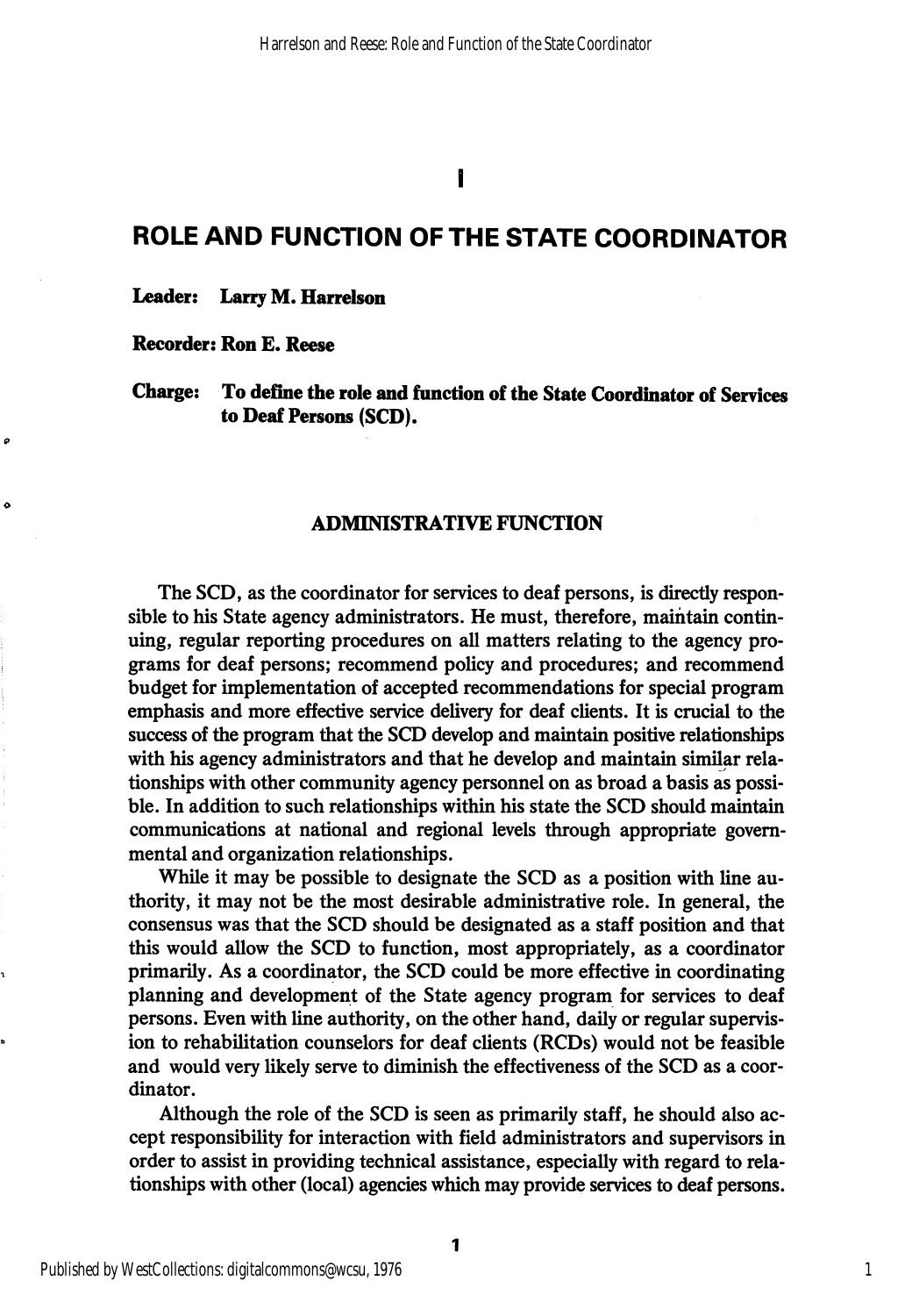The SCD should also be available to provide direct assistance to RCD's and other counselors as might be helpful, especially in terms of the unique problems deaf clients may present to counselors with insufficient background. Many gen eral counselors, for example, may need such information as to how to under stand an audiogram and/or other audiological information he might receive.

# SPECIFIC FUNCTION AREAS

A number of areas were identified by the various discussion groups and, while it is not intended that the SCD should limit himself to only these areas, it is felt that most of the significant areas are represented. It may be readily seen that the SCD must be prepared to function across a wide range of areas if the agency program is to be effective in service delivery for deaf clients.

#### Program and Financial Plan (PFP)

The SCD must find the means whereby he is enabled to provide substantial input each spring to the PFP prepared by his state agency for RSA relative to services for deaf and other hearing impaired clients. Further, he must be able to justify his recommendations in such a fashion that a substantial amount, if not all, of the recommended program is incorporated into the PFP and imple mented after acceptance and approval.

#### Staff Development

In cooperation with his agency training officer, the SCD should assist in developing and coordinating inservice programs for RCD's. He should be able to identify optimum skill levels and training needs of the RCD's in the agency in order to assist in effective planning and inservice training implementation. He should also explore, with the agency training officer, the need for orienta tion to deafness training of other agency personnel and be willing to assume the major responsibility to conduct such training. One means to implement spec ial inservice training is through regional RSA short-term training funding and the possibility for such funding should be explored.

The SCD, too, could benefit from short-term training opportunities in ar eas related to his unique role and function. As training needs are identified, whether regionally or nationally, provision for such training should be provided

2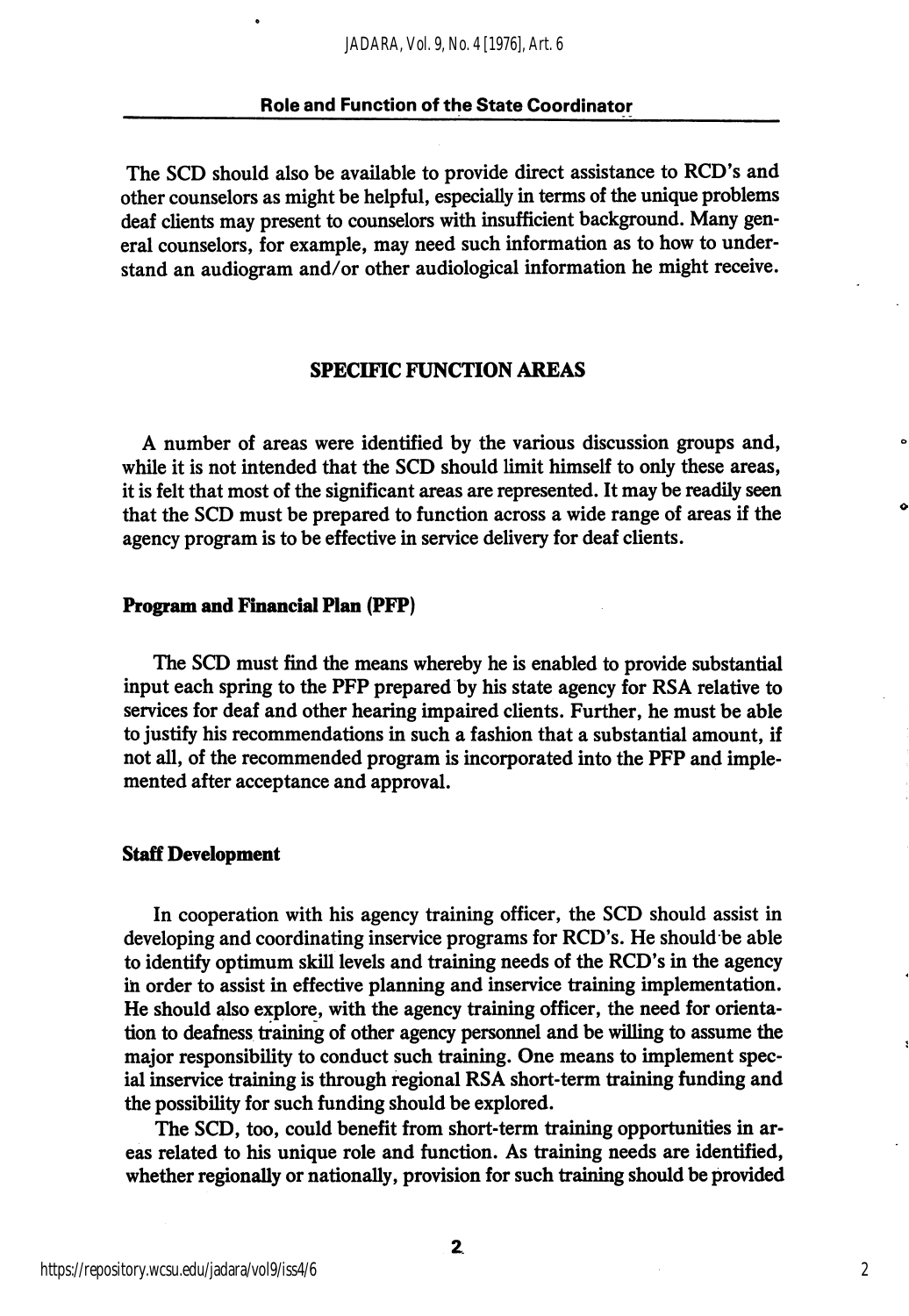through regional RSA offices or at the national level. In addition to specialized training needs, the SCD must also be prepared to participate in general state inservice training activities in order to improve his ability to function most ef fectively within his agency as a team member.

# Program Evaluation

In order to stay abreast of the current status of programs for deaf clients in his state and to help him identify areas of strength as well as weakness in ser vice delivery, the SCD should participate in special program reviews within his state. Should the opportunity arise, he should also attempt to participate in pro gram reviews outside his state in order to improve his perspective about pro grams in his own state.

#### Service Delivery

o

The SCD should promote the use of qualified interpreters in every area of service for which there may be a need in order to insure adequacy of service to the deaf client. Such areas may include diagnostics, evaluation, personal ad justment training, vocational training, placement, and others including those times when the deaf client is meeting with a counselor without the requisite communication skills. The SCD should also explore ways in which volunteers may be used to increase effectiveness of service delivery and encourage such use. Volunteers needing it should receive special training and work under supervis ion. The SCD should be aware that deaf persons, too, may offer voluntary service for such purposes as assisting in local sign language instruction and that parents of deaf children may be a source of assistance in encouraging establish ment of community emergency and other services for deaf persons.

#### Community Resources

The SCD should be active in the promotion and development of community resources which may supplement the rehabilitation agency program of services for deaf clients (e.g., diagnostic service, evaluation, mental health, adjustment, social services, postsecondary education and training, and others). He should also seek assist in grant proposal reviews which purport to increase/improve services to deaf persons, especially the severely handicapped deaf population. In other words, he should be the consulting expert available and responsive to such requests and for technical assistance.

3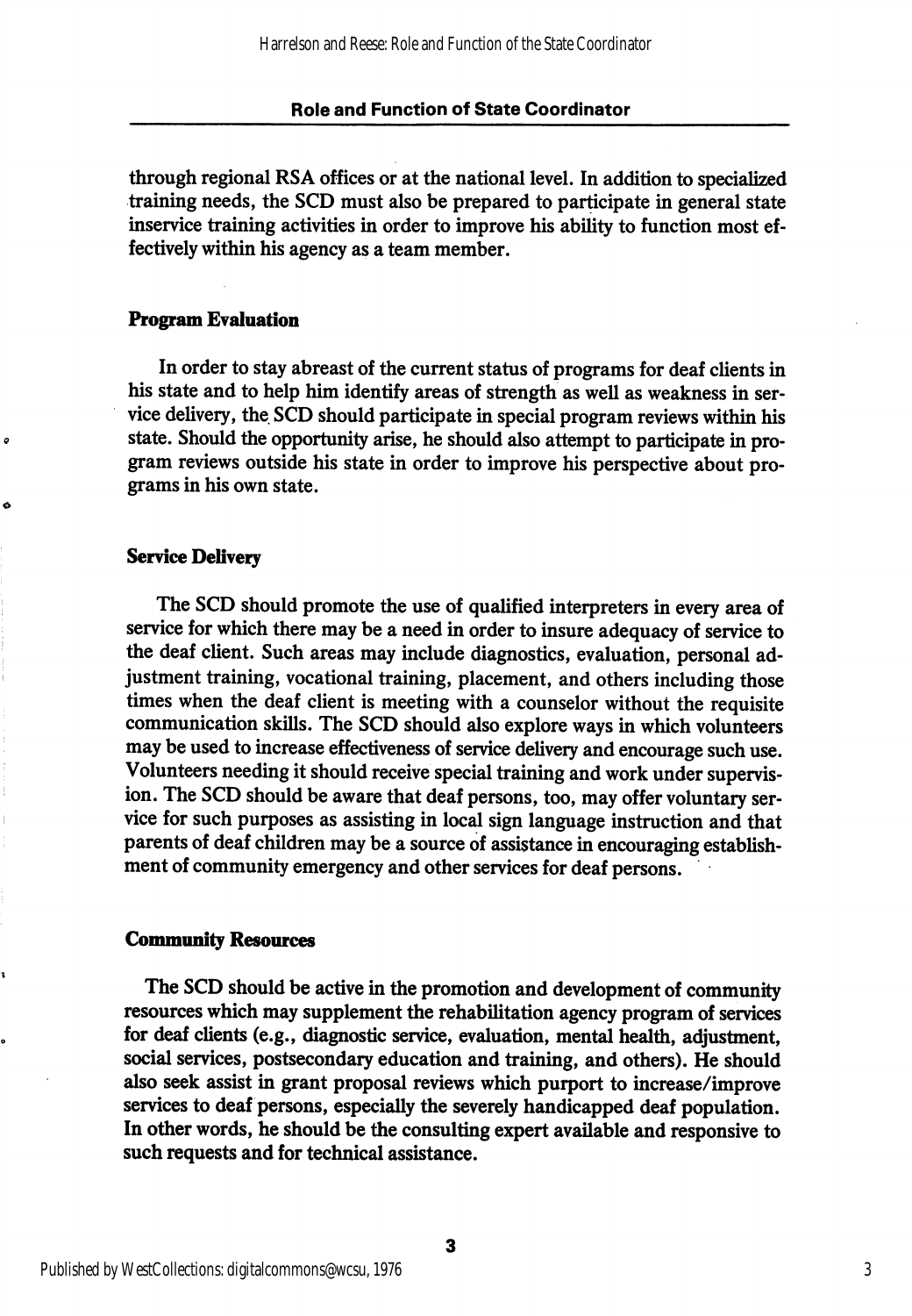## **Advisory Council**

To assist the SCD in his role as the primary source for informaion on the needs of the deaf population within his state agency, the SCD should make ev ery effort to assist in the establishment of an advisory group made up of mem bers of the deaf community in his state. The advisory group should be expected to work with the SCD in such areas as need identification, program implemen tation, program evaluation, resource development and maintenance, and sim ilar areas.

The SCD could serve as the liaison between the advisory council and the state agency.

### Telecommunications

If he is not already, the SCD should become familiar with the current status of programs and devices (all TTY equipment) in his state in the area of tele communications for deaf persons. He should also assist in providing informa tion about the programs and devices in an effort to assist in the securing of more devices and adequate repair resources at the least possible cost to the consumers. Inasmuch as telecommunications refers to television also, the SCD should promote as he is able television programs for deaf people and televised information on vocational rehabilitation services to deaf people.

#### Community Resources

The SCD should be active in the promotion and development of community resources which may supplement the rehabilitation agency program of services for deaf clients (e.g., diagnostic service, evaluation, mental health, adjustment, social services, postsecondary education and training, and others). He should also seek to assist in grant proposal reviews which purport to increase/improve services to deaf persons, especially the severely handicapped deaf population. In other words, he should be the consulting expert available and responsive to such requests and for technical assistance.

# Hearing Aid Procurement

As the key repesentative of the agency which is one of the largest volume purchasers of hearing aids, it would be in the best interest of the agency and its clients for the SCD to establish and promote healthy relationships between the